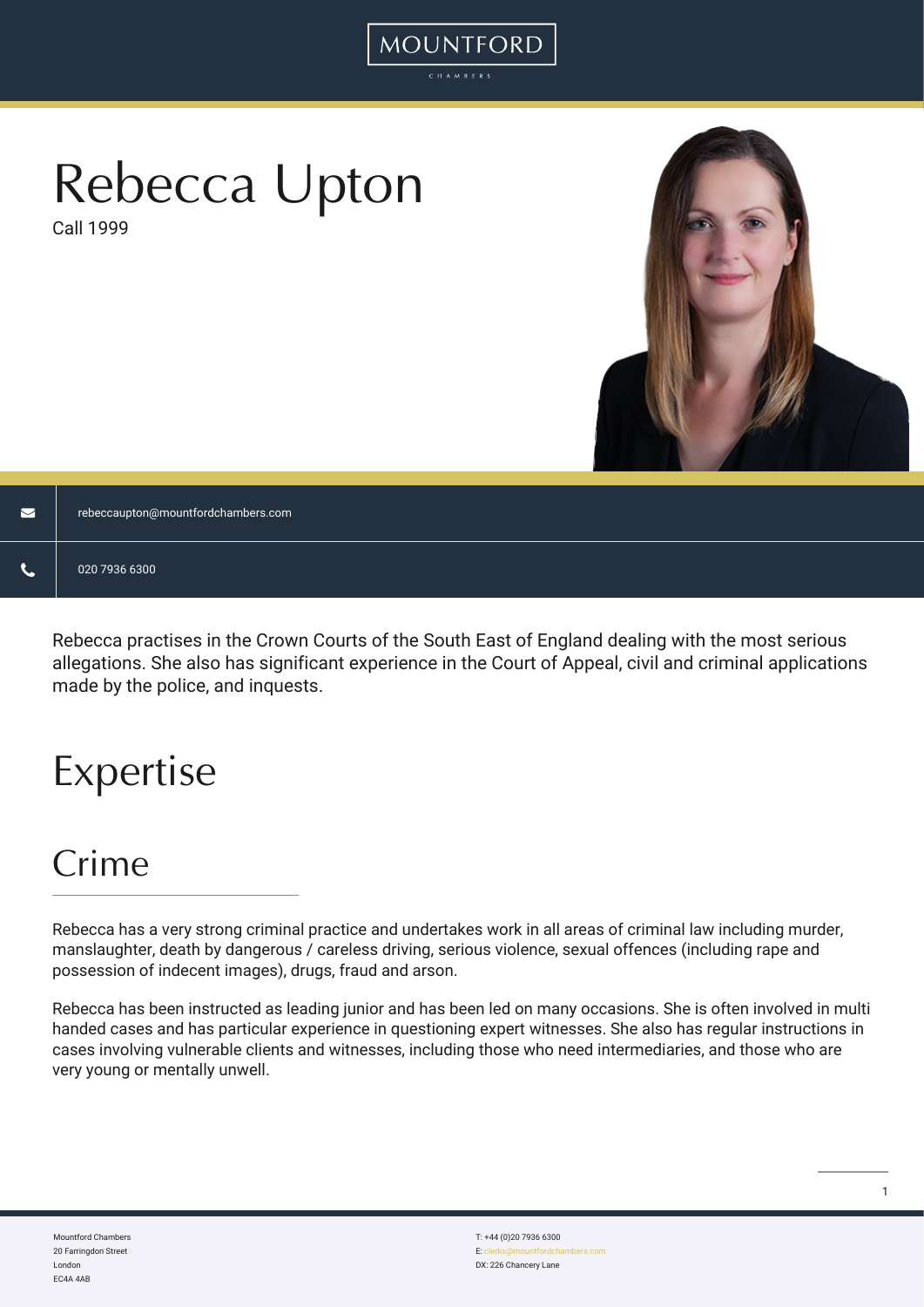#### Notable Crime cases

R v CC (2021) Lewes Crown Court

Junior counsel, CC was accused of murdering his girlfriend whilst they were on a camping trip. There was no ascertainable cause of death.

**MOUNTFORD** 

R v WM [2021] Brighton Crown Court

WM was charged with murdering his partner at her home during lockdown.

R v LH [2019] Lewes Crown Court

Leading counsel for LH who was charged with attempted murder of his partner in her home.

R v TH [2018] Hove Crown Court

Leading counsel on an attempted murder, involving 5 co-defendants, acting for the first defendant.

R v JW [2017] Hove Crown Court

JW was charged with transferring a firearm and ammunition, linked to a conspiracy to murder over a drug debt.

R v AK [2016] Lewes Crown Court

Sole counsel, AK murdered his landlord after an argument between them at home.

R v JM [2016] Lewes Crown Court

JM was charged with supplying class A drugs to his girlfriend, who subsequently died as a result of taking them.

R v JB [2014] Hove Crown Court

Junior counsel on a multi handed murder of an antiques dealer who had been tortured in order to locate a diamond.

R v SJ [2013] Lewes Crown Court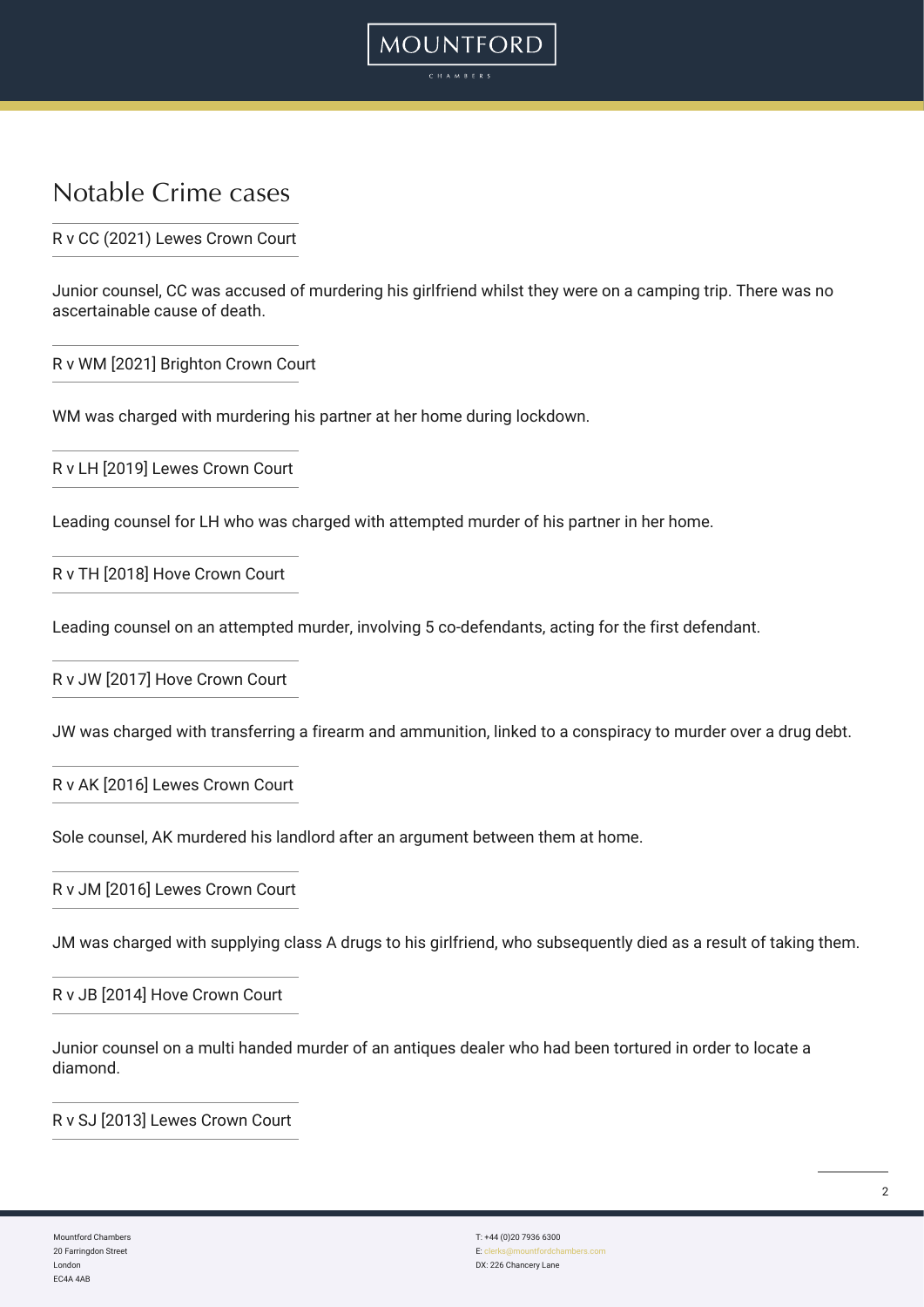

R v JM [2021] Lewes Crown Court

Defended JM who was charged with sexual offences against 2 strangers on the same night.

R v AH [2021] Hove Crown Court

AH was charged with rape, sexual assault, and threats to kill in a domestic setting. A details section 41 application had to be made.

**MOUNTFORD** 

R v GA [2016] Lewes Crown Court

Leading junior in a multi defendant, multi count, rape indictment likened to the Rotherham grooming case.

R v JB [2021] Hove Crown Court

JB was charged with causing grievous bodily harm with intent (stabbing) with others, although he was tried alone.

R v MJ [2018] Brighton Crown Court

MJ was charged with throwing ammonia in the face of his ex-partner, and associated offences of violence against her.

R v JE [2016] Lewes Crown Court

JE was charged with 3 others with s18 GBH on an inmate when they were all housed at HMP Lewes.

R v DB [2013] Hove Crown Court

Multi handed section 18 which resulted in a quadruple amputation

R v SH [2017] Lewes Crown Court

SH was charged with 2 others with running an industrial style cannabis factory in a shed in her garden.

R v TM [2012] Lewes Crown Court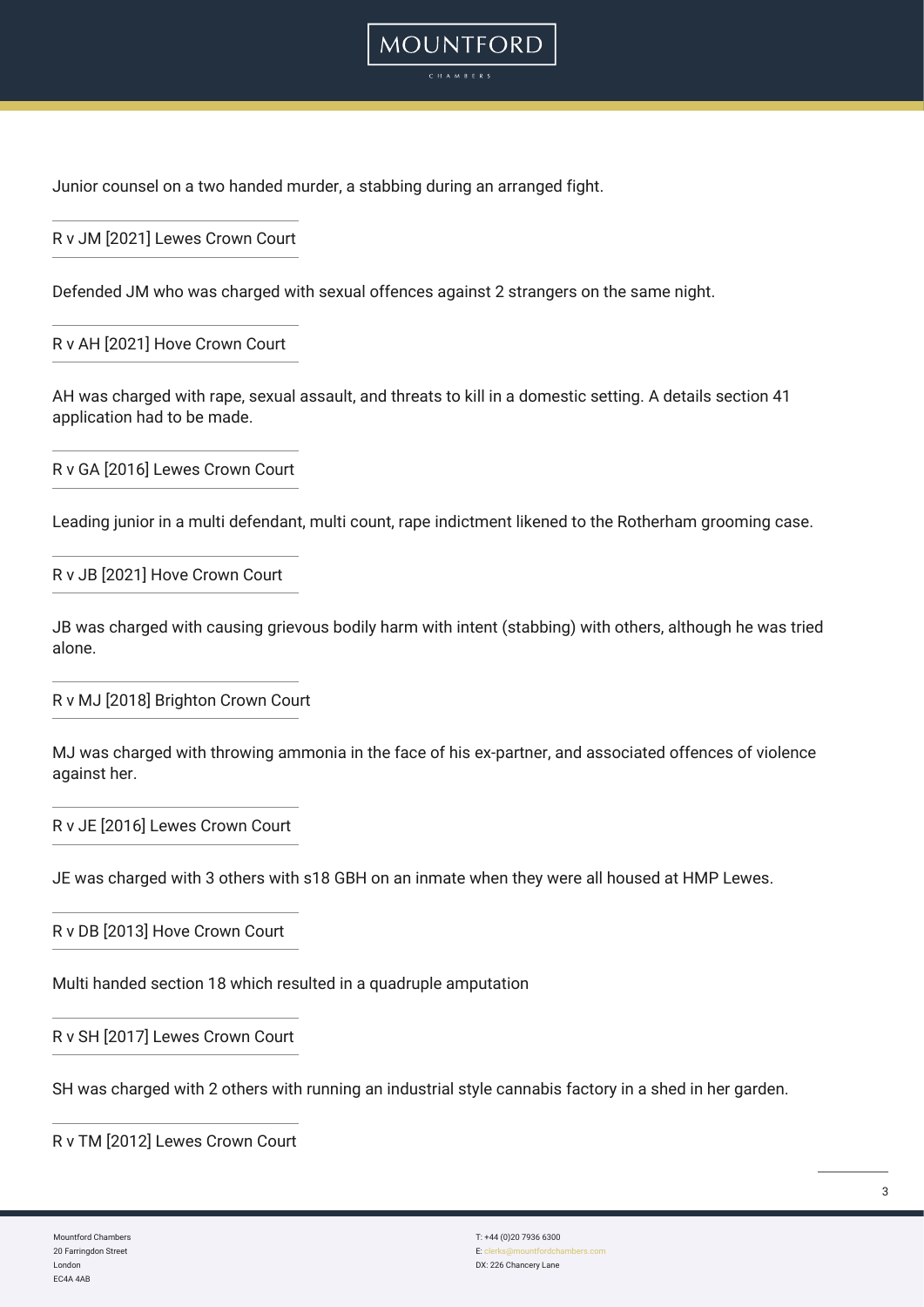

Importation of 1.8 tonnes of cannabis from South Africa, defendant with serious mental health issues.

R v SW [2005] EWCA Crim 1337

Alibi, fabrication of evidence, legal advice privilege, police interviews, rebuttal evidence, waiver (reported)

### Business Crime & Fraud

Rebecca has been regularly instructed in high value fraud cases throughout her career as the sole advocate and leading junior.

#### Notable Business Crime & Fraud cases

R v OB [2019] Brighton Crown Court

OB, a female of good character, was charged with facilitating money laundering of over £100,000.

R v LR [2017] Lewes Crown Court

LR was charged with defrauding the company she worked for out of over £200,000.

R v PH/JW [2010] Brighton Crown Court

multi count benefit fraud where the defendant had been a police informant.

#### R V PH [2008] Hove Crown Court

Leading counsel for a property developer accused of defrauding the NHS of millions of pounds through the sale of an unused asylum

### Asset Forfeiture & Civil Recovery

Rebecca has represented and advised lay defendants and Sussex and Surrey Police in applications for forfeiture of sums seized.

Mountford Chambers 20 Farringdon Street London EC4A 4AB

T: +44 (0)20 7936 6300 E: cle DX: 226 Chancery Lane  $\overline{A}$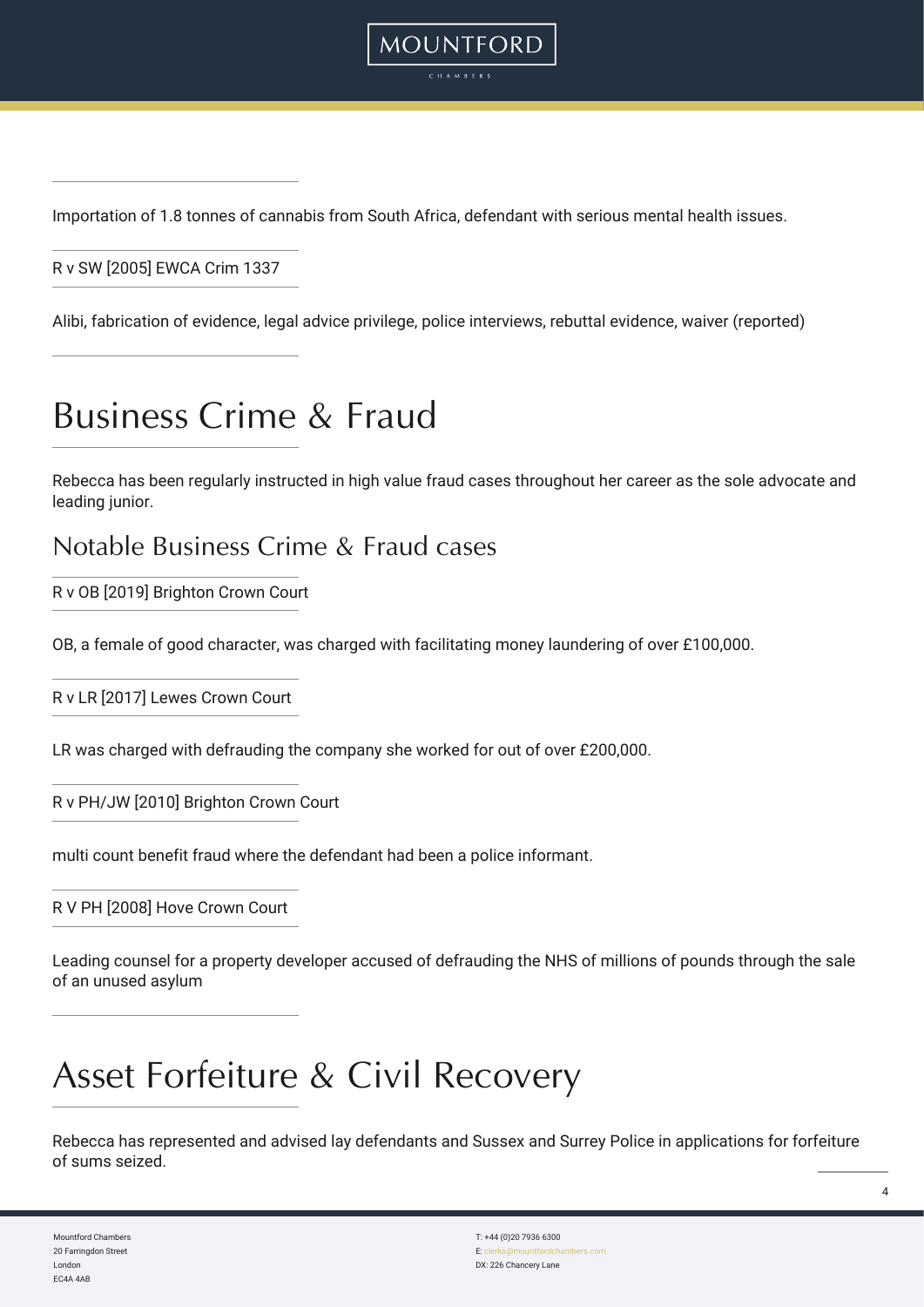

### Notable Asset Forfeiture & Civil Recovery cases

R V JC [2021]

JC was a 17 year old who was arrested but not charged. The police applied to forfeit the money seized from him. The application was contested, requiring legal argument and the calling of evidence.

R v DC and SC [2020]

Police application to forfeit cash seized.

R v MP and RP [2020]

Police application to forfeit cash seized during a search of the defendants' home.

### Public Law

Rebecca has been instructed by relatives, police authorities, educational establishments, medical professionals and local councils to represent their interests at Inquest.

Notable Public Law cases

Represented British Transport Police following a hanging from a railway bridge in London.

Represented Sussex University after a student committed suicide off campus.

Represented Brighton and Hove City Council, who employ staff concerned with the care of a lady who passed away in hospital.

| Represented the family of the deceased, who had been unsupervised when he choked to death whilst eating at |  |
|------------------------------------------------------------------------------------------------------------|--|
| the care home he resided at in East Sussex.                                                                |  |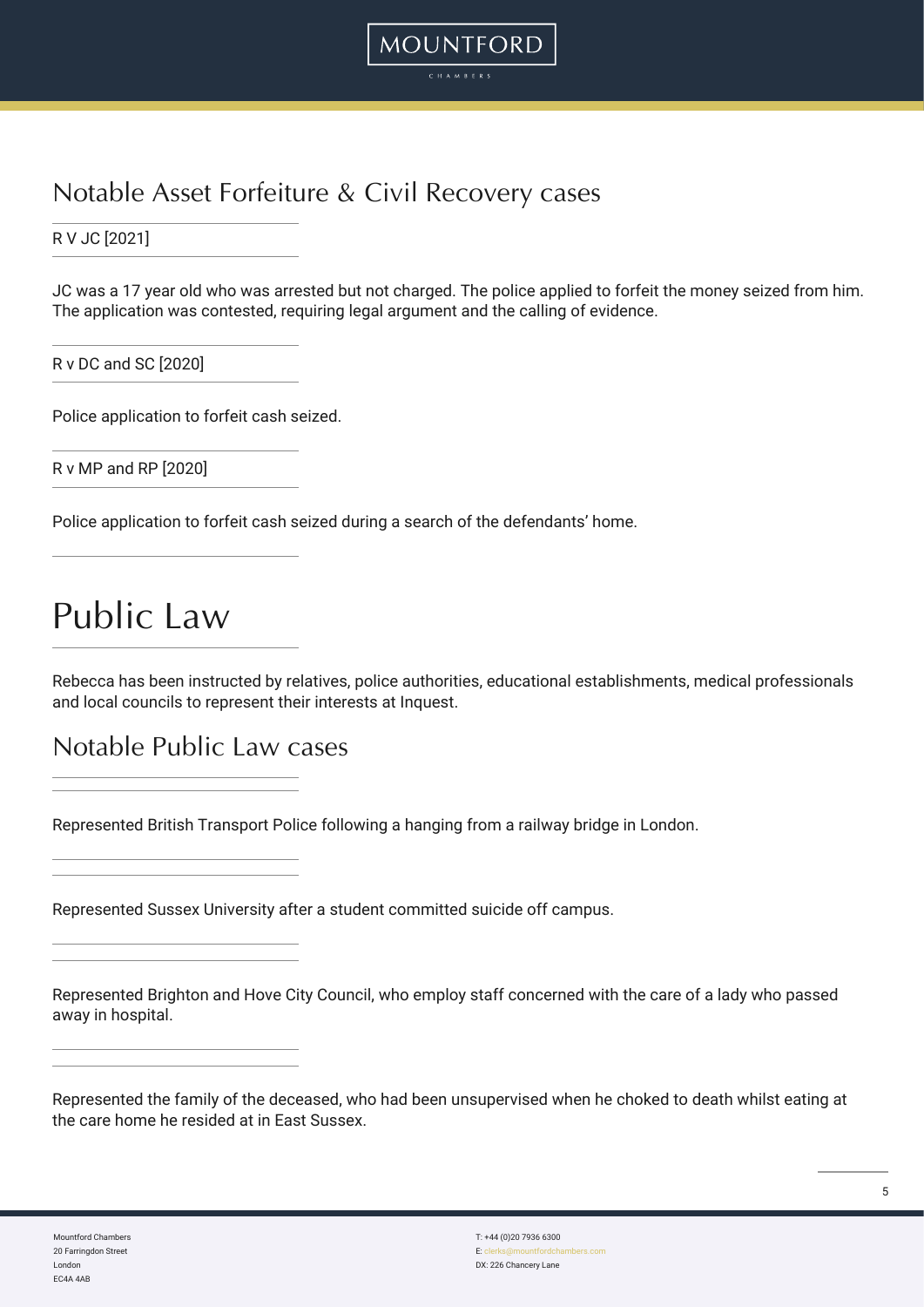

**MOUNTFORD** CHAMBER:

Represented the family of the deceased, who had died following a cardiac arrest at home shortly after complaining to 2 GPs that she felt unwell.

# Education

BA (Hons) Law and History

## Memberships

- CBA member
- South Eastern Circuit member
- Sussex Bar Mess member

## Recommendations

#### **2022**

Chambers & Patners Crime: *"Whether she is prosecuting or defending, she does it with the same fervour and determination."* Ranked: Band 2

Legal 500 Crime: Ranked Tier 2

**2021**

Legal 500: *"She is a very meticulous advocate with a very thorough preparation process."*

#### **2020**

Chambers & Partners: *"She's very good at adapting her style to the case she's handling."*

#### **2019**

Chambers & Partners: *"She has a brilliant style in court and a very attractive way of presenting information."*